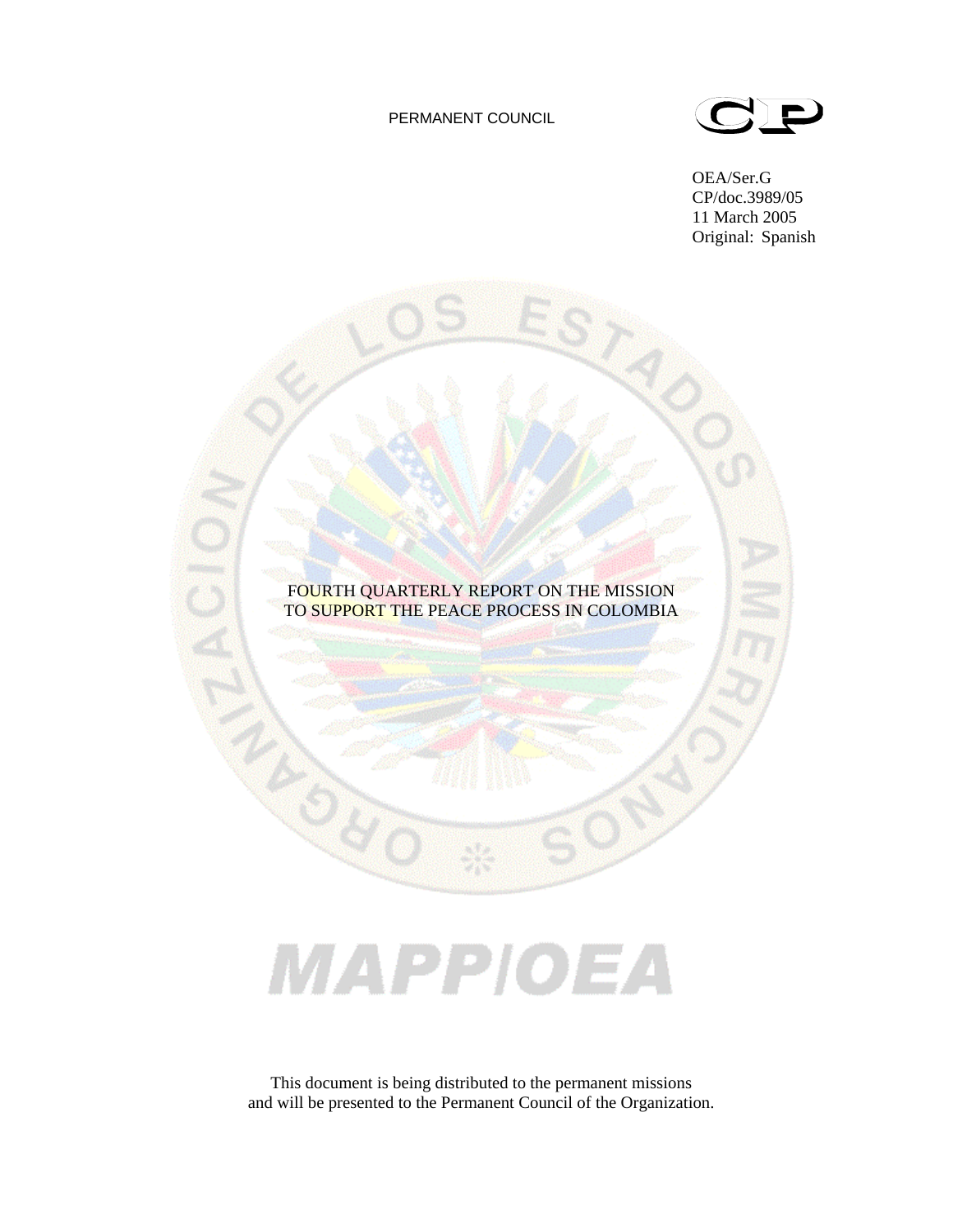#### **ORGANIZATION OF AMERICAN STATES MISSION TO SUPPORT THE PEACE PROCESS IN COLOMBIA**

#### **FOURTH QUARTERLY REPORT**  March 16, 2005

#### **1. Background**

In compliance with resolution CP/RES. 859 (1397/04) in which the Secretariat was instructed "...to provide quarterly reports to the Permanent Council on the work of the Mission to Support the Peace Process in Colombia (MAPP/OAS) and its continued ability to contribute, through its work in Colombia, to the fulfillment of the values and principles contained in the Charter of the Organization of American States and the Inter-American Democratic Charter," MAPP/OAS presents its fourth quarterly report to the Permanent Council of the OAS.

This report addresses the development of eight demobilizations carried out since the submission of the last report from the Secretary General to the Permanent Council, which when added to earlier demobilizations has made possible the dismantling of 10 armed AUC [*Audodefensas Unidas de Colombia*] units, the handover of a significant number of weapons, and the first step toward civilian status for thousands of people.

Throughout the earlier reports, the Mission placed particular emphasis on the development of its verification role during the cease-fire and cessation of hostilities and demobilization and disarmament stages. This fourth report continues the discussion of the development of these functions and adds discussion of verification and monitoring of the reintegration process.

In addition, this report continues the discussion of relations between the Mission and the Inter-American Commission on Human Rights (IACHR), the evolution of the reintegration process in Medellin, as well as the challenges and prospects of the process in general and the Mission in particular.

#### **2. Development of the Mandate**

<span id="page-1-0"></span>-

In developing its mandate, MAPP/OAS carried out the following activities:

#### *2.1. Demobilization and Disarming of the AUCs*

Between November 2004 and February 2005, pursuant to agreements reached between the Government of the Republic of Colombia and the United Self-Defense Forces of Colombia  $(AUC)$ ,  $^{1/2}$  $^{1/2}$  $^{1/2}$ eight *bloques* or fronts were demobilized. These were the Bloque Bananero (Antioquia), Bloque Catatumbo (Northern Santander), Bloque Cundinamarca (Cundinamarca), Bloque Calima (Valle del Cauca), the Sinú and San Jorge Fronts of the Self-Defense Forces of Córdoba (Córdoba), the Bloque of Southwestern Antioquia (Antioquia), Bloque Mojana (Sucre) and the Self-Defense Forces of Southern Magdalena and Isla de San Fernando (Magdalena).

<sup>1.</sup> Santafé de Ralito Agreement of July 15, 2003, ratified by the United Self-Defense Forces of Colombia on October 7, 2004, through a public communiqué called the "Act of Good Faith in Peace."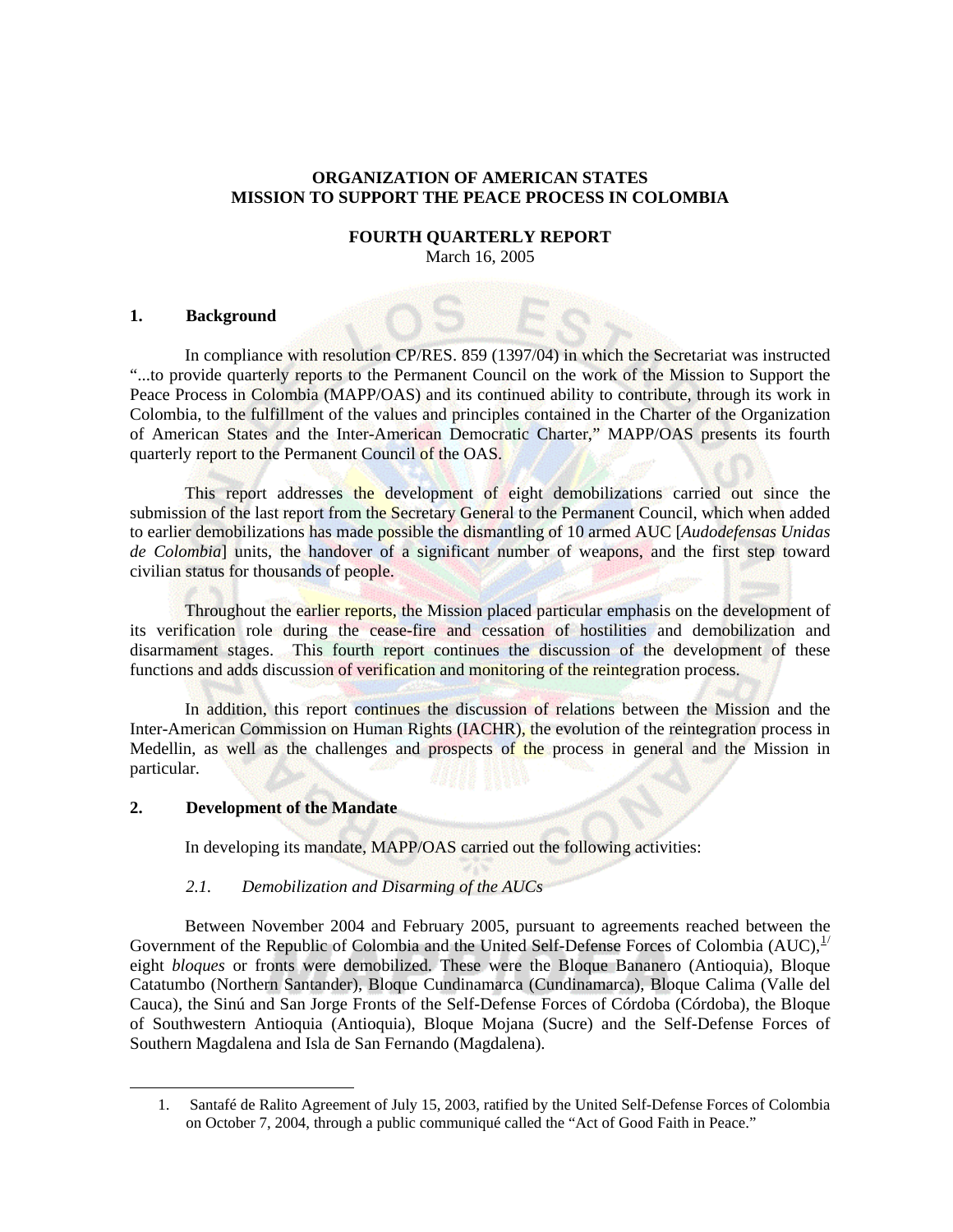During this period, as verified by the Mission, a total of 3,793 men and women were demobilized (See Annex 1). Added to this figure are the 868 troops demobilized from the Bloque Cacique Nutibara and the 168 troops from the Peasant Self-Defense Forces of Ortega, which occurred before the arrival of the Mission, for a total of 4,828 demobilized troops.

In addition, according to the verification conducted by the Mission, a significant amount of weapons, explosives, communications and service materials, as well as real estate, vehicles, tools and beasts of burden were turned over to the government (See Annex 2).

The Mission has participated in this process by assisting the Office of the High Commissioner for Peace (OHCP) in the work of awareness-raising in communities and transferring AUC members and demobilized troops, in adapting the areas of concentration and, essentially, in the work of verifying the lists of persons and weapons (count, transfer, storage and destruction of explosives).

It should also be emphasized that the Mission has observed the OHCP in the transfer and control visits of demobilized soldiers with serious crimes who are currently at the Santafé de Ralito placement zone [*zona de ubicación*] making voluntary use of the government's offer that they remain there while awaiting a legal framework that will define their legal status.

#### *2.2. Monitoring Reintegration*

<span id="page-2-0"></span>1

The principal tool the Mission uses to monitor reintegration is its presence at the Reference Centers (*Centros de Referencia –* CRO) created by the government to provide care, guidance, and follow-up for reintegrated individuals. $2/$  $2/$ 

At these centers, the Mission has direct contact with each of the demobilized individuals to explain MAPP's mandate to them and the reason for its presence at the CROs. In addition, it is using these personal contacts to develop a database to monitor the reintegration process from an individual as well as general perspective.

To date, seven CROs have been put into operation. Five of them are permanent: Turbo (Urabá Antioqueño), Montería (Córdoba), Cúcuta (North Santander), Bogotá and Medellín (Antioquia). There are also two Mobile Reference Centers in Cundinamarca and Valle to serve small groups of demobilized individuals.

Regarding the actual delivery of the service offered to the demobilized troops and the impetus for their reintegration from the Reference Centers, there is no uniform diagnosis. This is because the process is moving ahead satisfactorily at some centers, while there have been difficulties at other

<sup>2.</sup> In order to serve the demobilized population, taking into account its geographic distribution and the diversity of its needs, the Government of Colombia has established Reference and Opportunity Centers (CROs) in various places throughout the country. The CRO is a place provided by the national government where those who have been demobilized can obtain care and information, to which reintegrated individuals must go after completing the concentration, demobilization and verification stage. Here they can go through the procedures necessary for their full reintegration in civilian life and receive information regarding the benefits available to them. The CRO provides inter-institutional management of counseling, information and referrals to services for the demobilized population in the areas of health, education, psychosocial care, work training, economic reintegration choices, etc.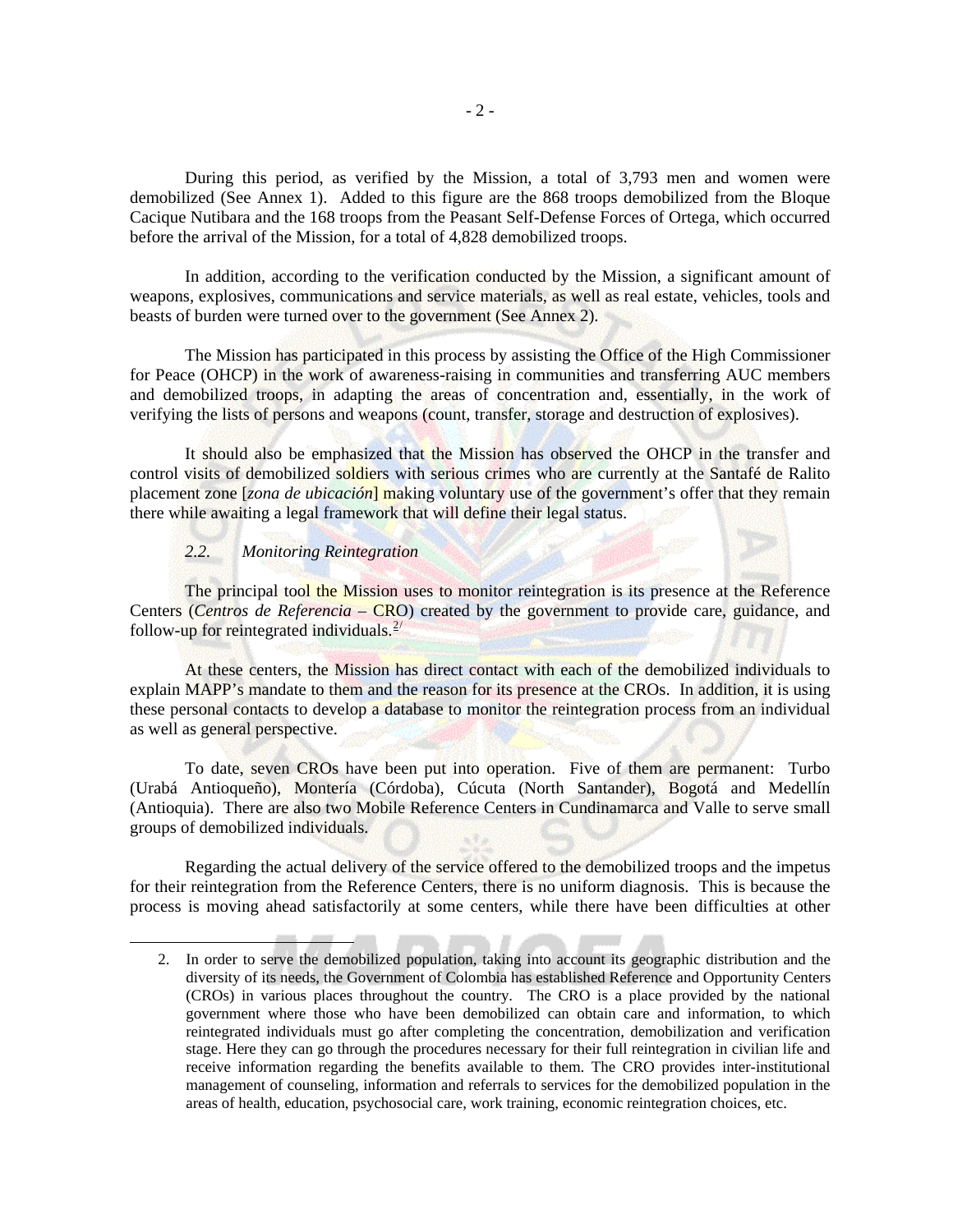centers. For example, at the CRO in Turbo, Urabá, all the services offered were provided, training courses were started, two productive projects were launched, and preliminary studies were begun for another 15 projects in different areas. In contrast, the CRO in the Valle del Cauca began its operations on February 21, 2005, two months after the demobilization of that area. Despite the difficulties encountered at the beginning of the CRO work, most of the planned activities have been carried out and, generally speaking, there has been timely payment of the humanitarian assistance established in the agreements.

Against the backdrop of this difficult and complex process, during the period from December to February, 22 demobilized individuals were the victims of homicide. According to the information received by the Mission, most of these homicides involve causes unrelated to political motivations. In addition, it can be noted that during this period, 27 demobilized individuals have been arrested by the authorities, 25 of them for common crimes occurring after demobilization and 2 for open cases involving serious crimes and who did not accept the government's offer to go to the Santafé de Ralito placement zone.

Given this panorama, the Mission emphasizes that, even in the midst of difficulties, the process of reintegrating former combatants into civilian life is developing in an acceptable manner, although it is not free of risks and some points need to be refined. In this respect, it is essential to strengthen and increase the pace of work training courses in intermediate office and technical work at the National Training Service *Servicio Nacional de Aprendizaje* - SENA) as well as the start-up of productive projects with the participation of local communities. In addition, it would be desirable to involve local authorities in the reintegration process, since practice shows that this factor – the leadership of former commanders – has made the difference in the development of the reintegration process from one region to another.

The Mission is continuing its work of monitoring and verification of the reintegration process of the former Bloque Cacique Nutibara (BCN). The conflict in Medellín involves perpetrators of politicized violence, common violence, organized crime, and drug-traffickers. However, despite the continued presence of some AUC structures in Medellín and its surroundings and gangs, the reintegration process, under the aegis of the Office of the High Commissioner for Peace, the Office of the Mayor of Medellín and the Democracy Corporation (an umbrella organization of demobilized individuals), is generally making acceptable progress.

From 2002 to late 2004, all the indicators of violence declined dramatically in Medellín. While there were 3,721 homicides in 2002, equal to a rate of 184 per 100,000 inhabitants, by 2004 that rate had fallen by 57 per 100,000, which is equal to a 68.4% decline in two years, or in absolute terms, 2,546 fewer people killed in 2004 compared to 2002.

Furthermore, a study of the decline in homicides by community reveals an average decline of 44.24% between 200[3](#page-3-0) and 2004 in the 10 communities where the reintegrated BCN members live,  $3/2$ compared to 22.58% in the remaining 6 communities where there are no reintegrated BCN members. In other words, the decline in the homicide rate in the communities where there are reintegrated BCN members is twice that recorded in the communities where there are none. $4/$  $4/$ 

<span id="page-3-1"></span><span id="page-3-0"></span>1

<sup>3.</sup> Communities 1, 2, 3, 4, 5, 6, 7, 8, 9, and 16. This is not counting the *corregimientos*.

<sup>4.</sup> This information comes from a study done by MAPP on the demobilization of the BCN, which will be made public in the near future.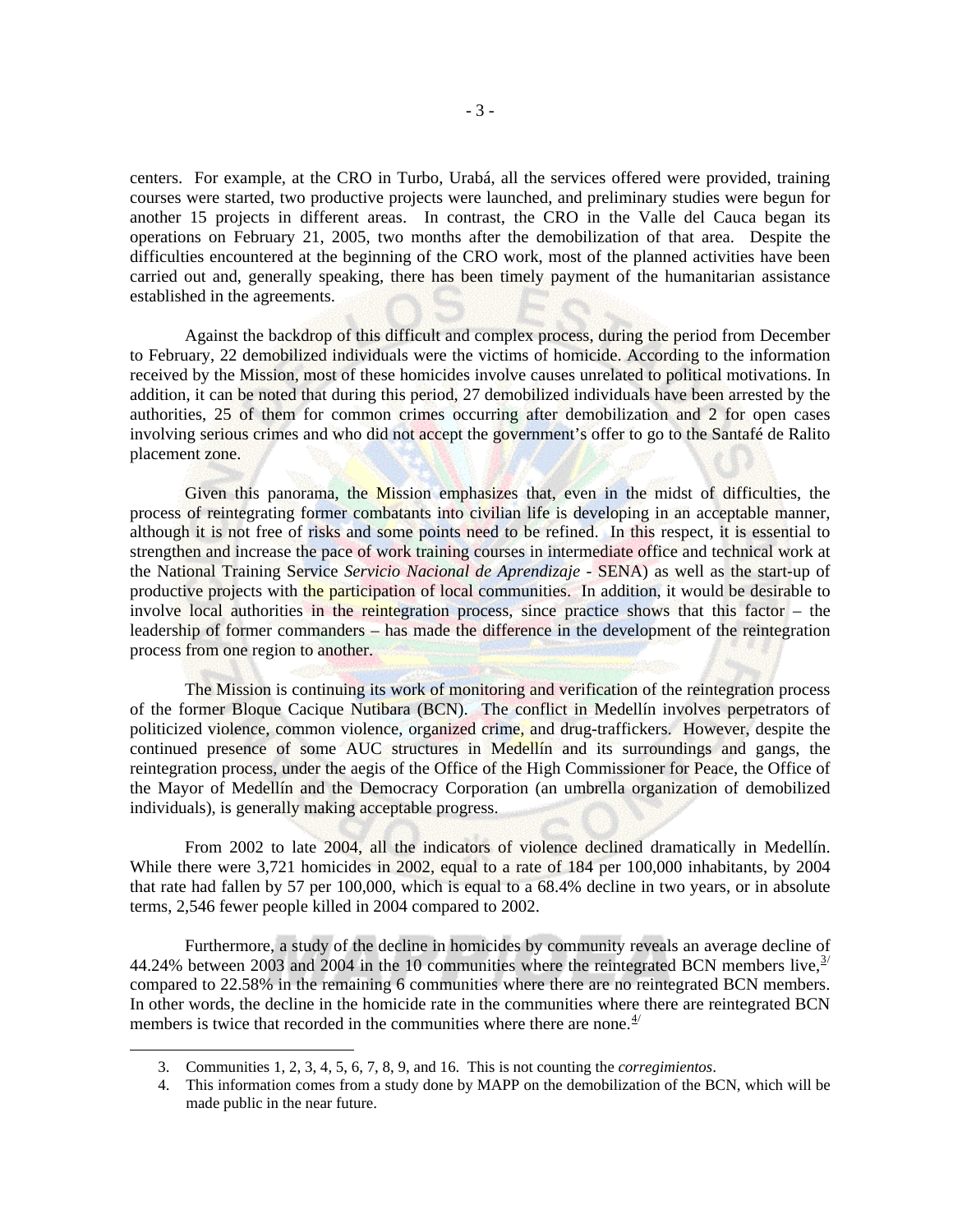#### *2.3 Verification of the Cessation of Hostilities*

Although the AUCs have not totally fulfilled the commitment to the cessation of hostilities, in the areas where this force has territorial control there has been a marked decline in violations. On the other hand, in those zones where there are still territorial disputes among illegal armed groups, the hostilities continue and have increased in some cases, such as in the departments of Nariño, Putumayo, Arauca, and North Santander.

During this reporting period, 89 reports of violations of the cessation of hostilities were filed with the Verification Committee,  $5/$  $5/$  an entity that has been in operation since the signing of the Fátima Agreement, the purpose of which is to verify specific violations of the cessation of hostilities. Of these reports, violation by the AUCs was confirmed in 31 cases. In five cases, the participation of the AUCs was ruled out, and in another five cases the report could not be verified due to the lack of evidence or the absence of the mission. The remaining 48 cases are in the process of being verified. This procedure is intended not only to establish concrete cases of violations of the cessation of hostilities but also to discourage violations and thus improve on the commitment undertaken by the AUC.

The changes in the map of violence in Colombia are dramatic (See Annex 3), particularly in regions where the influence of the self-defense forces has been nearly exclusive in the last 10 years. Urabá, Catatumbo, Valle, Córdoba, regions of Magdalena Medio, Antioquia, and Cundinamarca are undergoing a process of transition where the homicide rates have fallen dramatically. However, in nearly all regions a portion of the population has expressed widespread fear of a possible return to guerrilla warfare and the humanitarian consequences such a return could have. To date, there are no reports of guerrilla raids in these zones, although there has been sustained fighting between the Army and the FARC in some zones bordering on these territories.

The situation of violence is of great concern in the departments of Cesar, La Guajira and Atlántico, particularly in the municipalities of Valledupar, Pueblo Bello and Pailitas in Cesar, Dibulla in La Guajira and Baranoa in Atlántico, where there have been homicides, disappearances, threats and displacements. In the case of Northern Santander, serious reports of homicides, abductions, and torture are a concern.

In other areas of the country where the Mission does not have a presence, monitoring can only be carried out through visits made by officials or by accessing the information through secondary sources. Another monitoring tool is the reports submitted to the Mission by the Security and Democracy Foundation. Based on these reports, the most critical areas in December 2004 and January 2005 were Arauca, Putumayo, Cesar and the Valle del Cauca.

#### *2.4. Work with Communities Affected by the Violence*

<span id="page-4-0"></span>1

With respect to the communities affected by the violence, MAPP/OAS has been working in particular with communities located in areas where demobilizations have been carried out. The work of the Mission was basically to develop awareness activities regarding the mandate and the process of

<sup>5.</sup> Entity in operation since the signing of the Fátima Agreement, the purpose of which is to verify specific violations of the cessation of hostilities.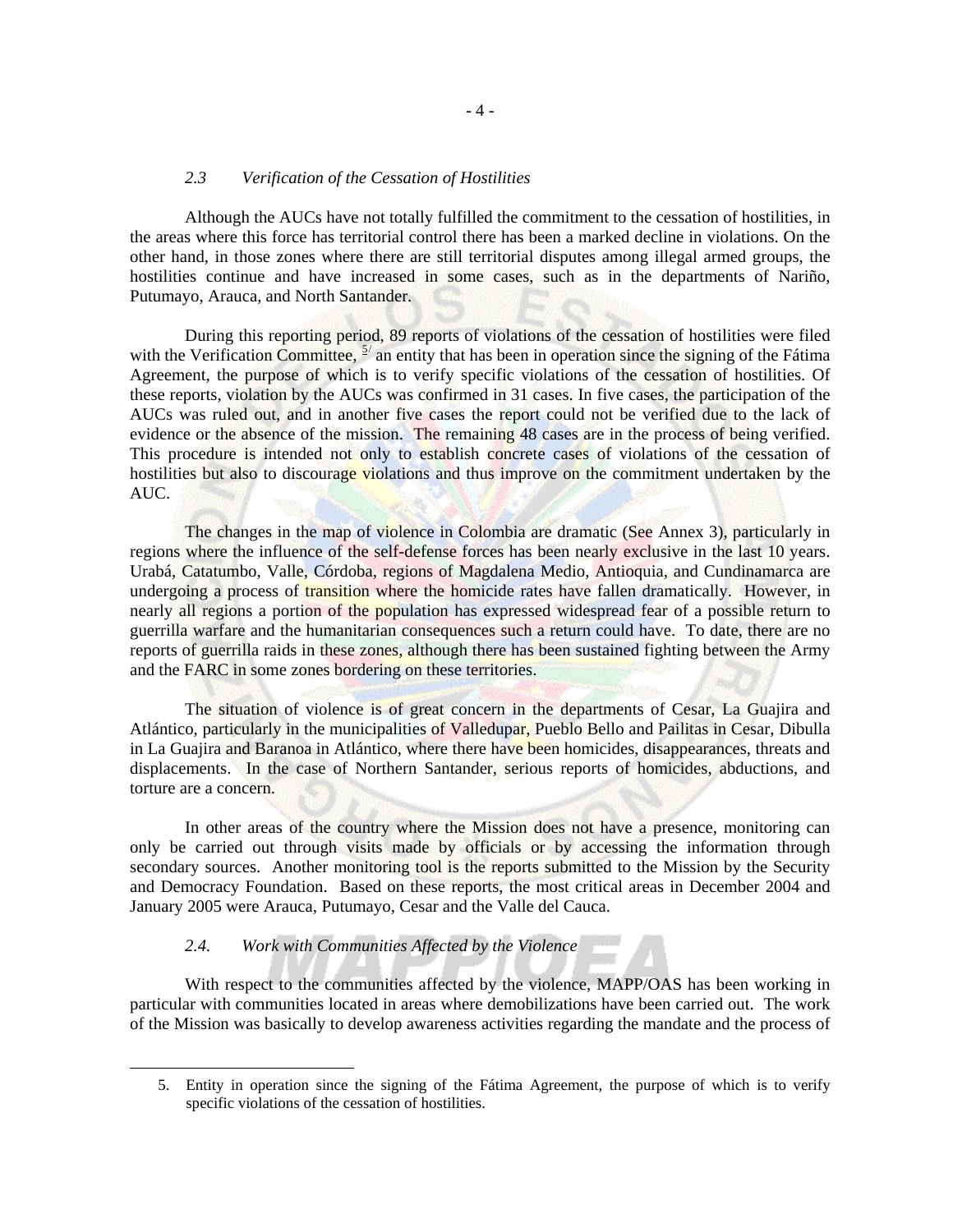a return to civilian life and assisting the Office of the High Commissioner in promoting the transition to institutionalism.

In January, the Mission visited the municipality of Tame, Arauca Department, to participate in a security meeting and a community human rights meeting to discuss issues of security in that area. The Mission agreed to make periodic visits to the site to verify compliance with the cessation of hostilities.

In addition, and using Dutch government funds, the Mission is now in the evaluation and diagnosis phase for conducting community projects involving demobilized individuals and community leaders in the areas affected by violence. For this purpose, a diagnostic visit was made to the city of Medellín to evaluate the possibility of carrying out a project on conflict resolution, negotiation, and citizen participation. Work will be done in the Santafé de Ralito placement zone to develop a community justice project. These projects will also serve to bring government and academic institutions to the communities and contribute to institutional strengthening.

#### *2.5. Agreements with Institutions*

On January 24 of this year, the Mission signed an agreement with the Office of the Defender of the People of Colombia for the purpose of establishing a mechanism for collaboration and for receiving information on the verification of the cessation of hostilities. This agreement also makes it possible to carry out joint projects to strengthen institutionalism in the populations affected by the violence. It is also a valuable tool supporting the work of the Mission.

In addition, the Mission plans to sign two agreements in the month of March, one with the Facilitating Committee of Antioquia and the other with the Office of the Mayor of Medellín. These agreements will make it possible to broaden the institutional support for the Mission and strengthen programs on justice and the rule of law and against violence in the communities most affected by the violence.

In the context of an agreement between the Embassy of Sweden and the Security and Democracy Foundation and in order to support the Mission in verifying the cessation of hostilities at the national level, MAPP receives weekly, monthly, and quarterly reports on alleged violations of the cessation of hostilities and fighting between the AUCs and other outlaw groups as well as with the armed forces.

These analytical and informative contributions represent a valuable tool for the Mission and provide it with a broad view of the cessation of hostilities situation at the national level. In addition, the Mission uses the data provided in these reports as input along with reports and information received in the various regional offices, for better and more complete analysis as to who is responsible for violations of the cessation of hostilities.

#### *2.6. Follow-Up on the Relationship with the Inter-American Commission on Human Rights (IACHR)*

As indicated in earlier reports, MAPP/OAS assumes its mandate based on the premise that its work is consistent with the obligations of the OAS member states with respect to the full exercise of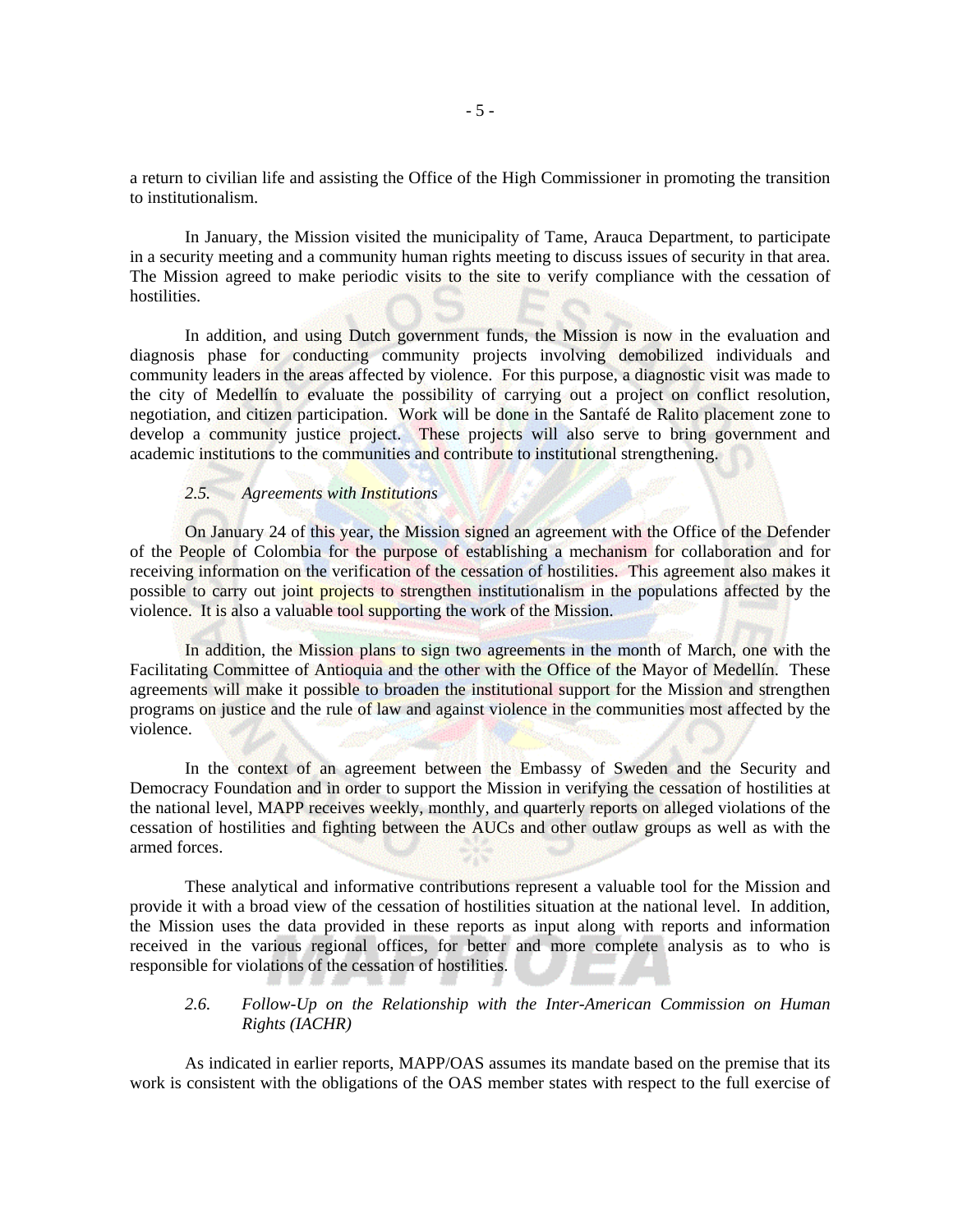human rights, international humanitarian rights, and the advisory services that the IACHR should provide to the Mission in this area.

Thus, the Mission has accompanied the Commission's visits to Colombia – most recently the visit of February 17, 2005. The IACHR has been asked to sign a Memorandum of Understanding detailing the scope of advisory services and note has been made of the report prepared by the Commission regarding the peace process in Colombia.

#### **3. Legal Aspects of the Process**

According to the observation made by the Mission, the demobilizations have been carried out in accordance with current law and regulation. The Government of Colombia, through its democratic institutions, has initiated a process to improve the current legal framework in order to address these mass demobilizations. To do this, the government has held special sessions of Congress starting this past February 15. Once the new legal framework is approved, the Mission will verify its implementation, in accordance with its mandate.

#### **4. Capacity of MAPP/OAS**

The mass demobilizations of the AUCs and the resulting formation of territories that must be brought back under the control of the Colombian state, present the Mission with a challenge to its actual capacity to monitor such a task. As of now, the Mission does not have the operational capacity to deal with all the obligations needed to fulfill its mandate.

This topic is of crucial importance to the OAS as a whole and for the peace process that has been started. It requires urgent measures and decision-making on the immediate future of the Mission. Fulfilling a broad and comprehensive mandate to monitor a peace process requires much broader resources and support than those provided to date.

The complexity of the problem of violence, the dynamics of demobilizations, the distances and sizes of the territories involved, and the resulting obligations call for much greater capacity so as not to hinder the Mission's ability to meet the mandate and the enormous challenges it brings. The hiring of employees, greater logistical support and greater ability to develop programs to monitor authorities and communities are essential and immediate needs and thus more resources will be required.

#### **5. Conclusions**

- 1. In the midst of criticism and mistrust among domestic and foreign sectors, the process of dialogue with the AUCs has shown significant results, taking into account not just the number of people who put down their weapons but also the territories that now can and should be occupied by the institutions of government.
- 2. The start of debate in Congress on the government's bill called "Justice and Peace" is a key component that may determine the continuation of the process with the self-defense forces.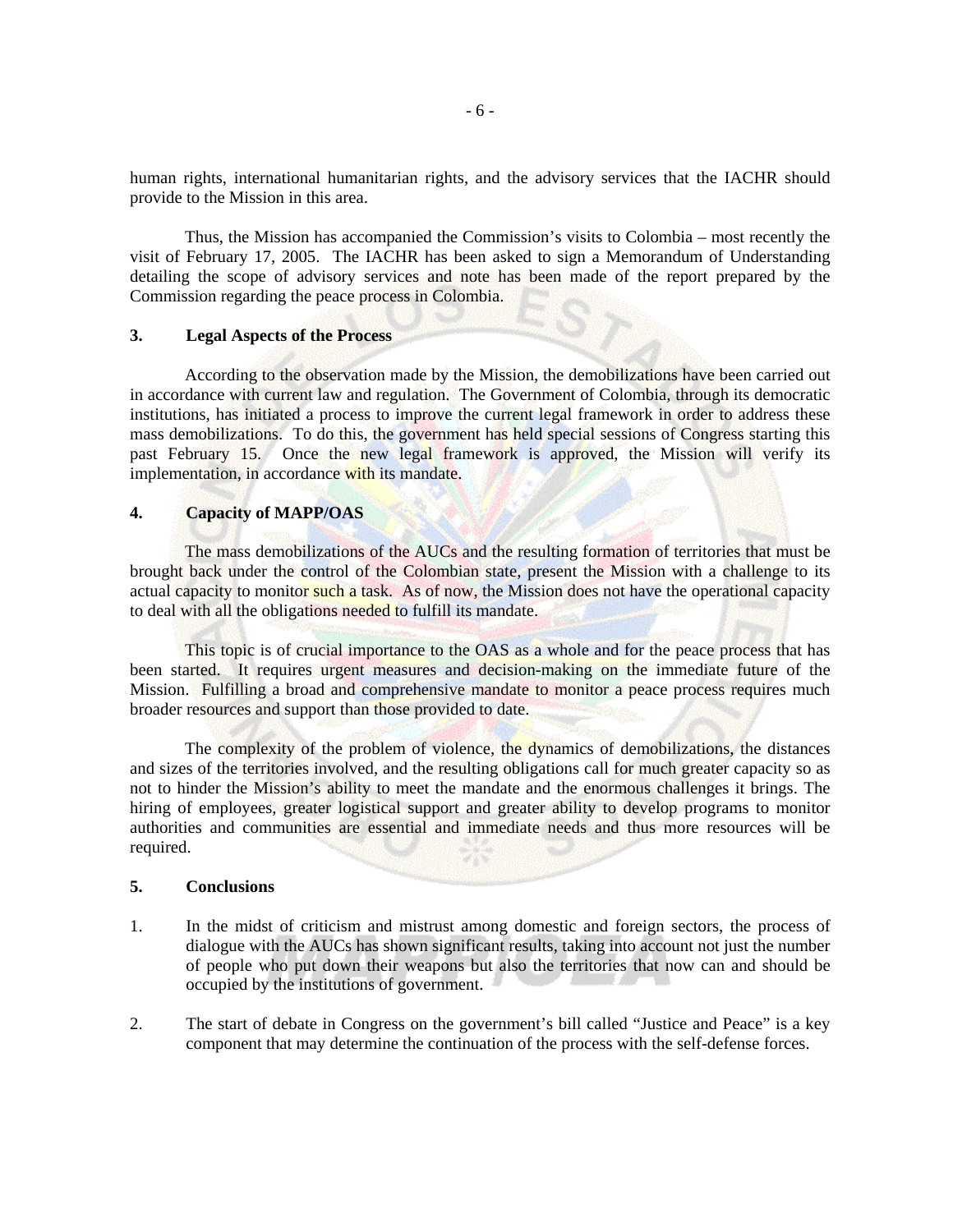- 3. The reintegration into civilian society of those who have been demobilized, the workings of justice in cases where serious crimes have been committed, the reconstruction of the truth, and reparations programs for the victims of violence will be the most meaningful tasks from now on.
- 4. In the specific case of Medellín, the process of the transition toward peace is still ongoing. The process has made it possible to open up significant opportunities in terms of security, peaceful coexistence of citizens and the reduction of violence. However, to be consolidated, these results require more time and more collaboration.
- 5. The Mission to Support the Peace Process in Colombia must be strengthened immediately, in that the dynamics created by the process require more effective monitoring. Verification and implementation of programs designed for reintegration and support for communities affected by violence are central topics in this monitoring.



MAPPIOEA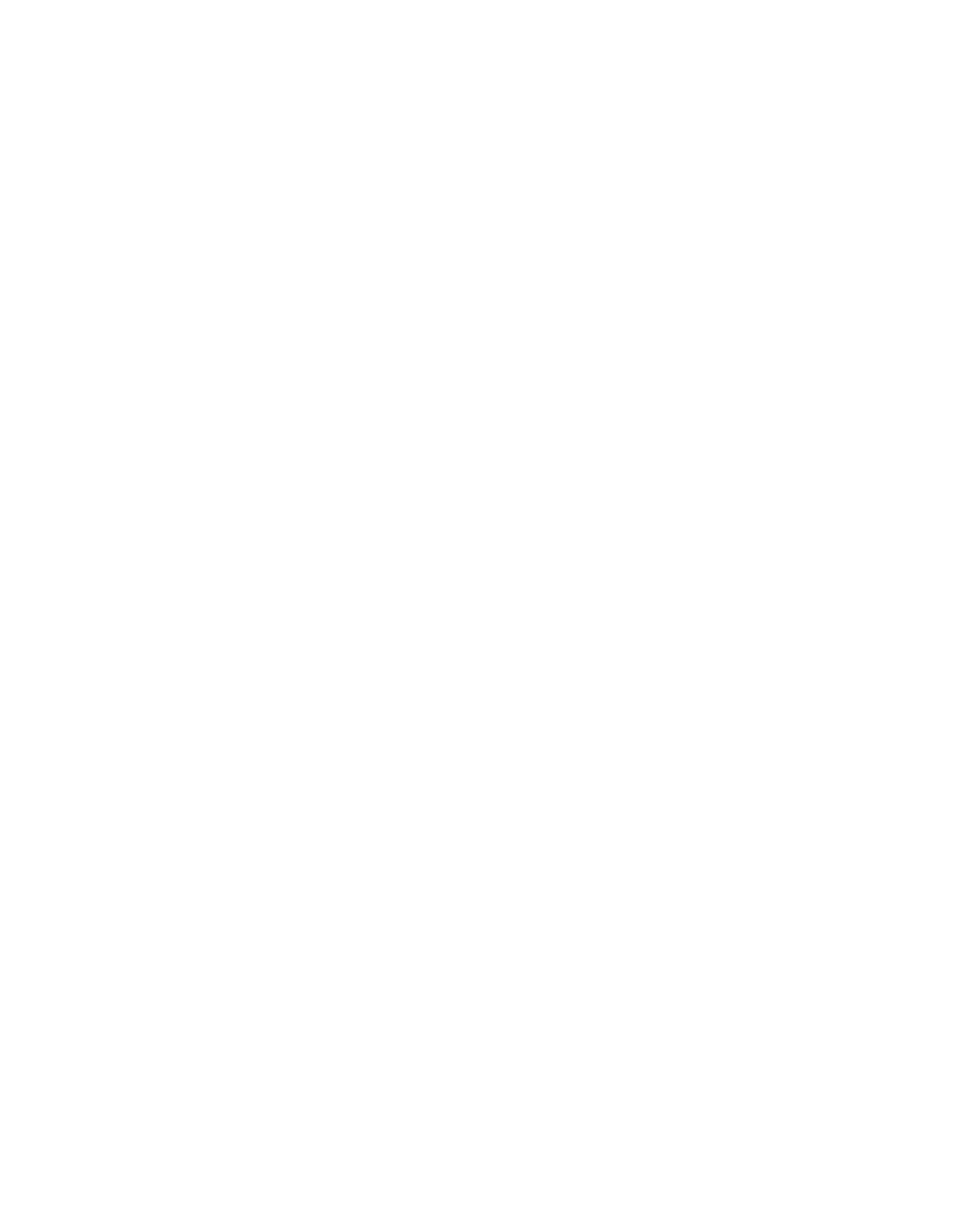## **Annex 1**

## **DEMOBILIZED PERSONS**

## **November 2004 - February 2005**

| <b>BLOQUE</b>                                | <b>Numbers</b> |
|----------------------------------------------|----------------|
| <b>Bananero</b>                              | 452            |
| Self-Defense Forces of Southern<br>Magdalena | 47             |
| Cundinamarca                                 | 148            |
| Catatumbo                                    | 1435           |
| Calima                                       | 554            |
| Sinú and San Jorge (Córdoba)                 | 924            |
| Southwestern Antioquia                       | 124            |
| Mojana                                       | 109            |
| <b>Total</b>                                 | 3,793          |

# MAPPIOEA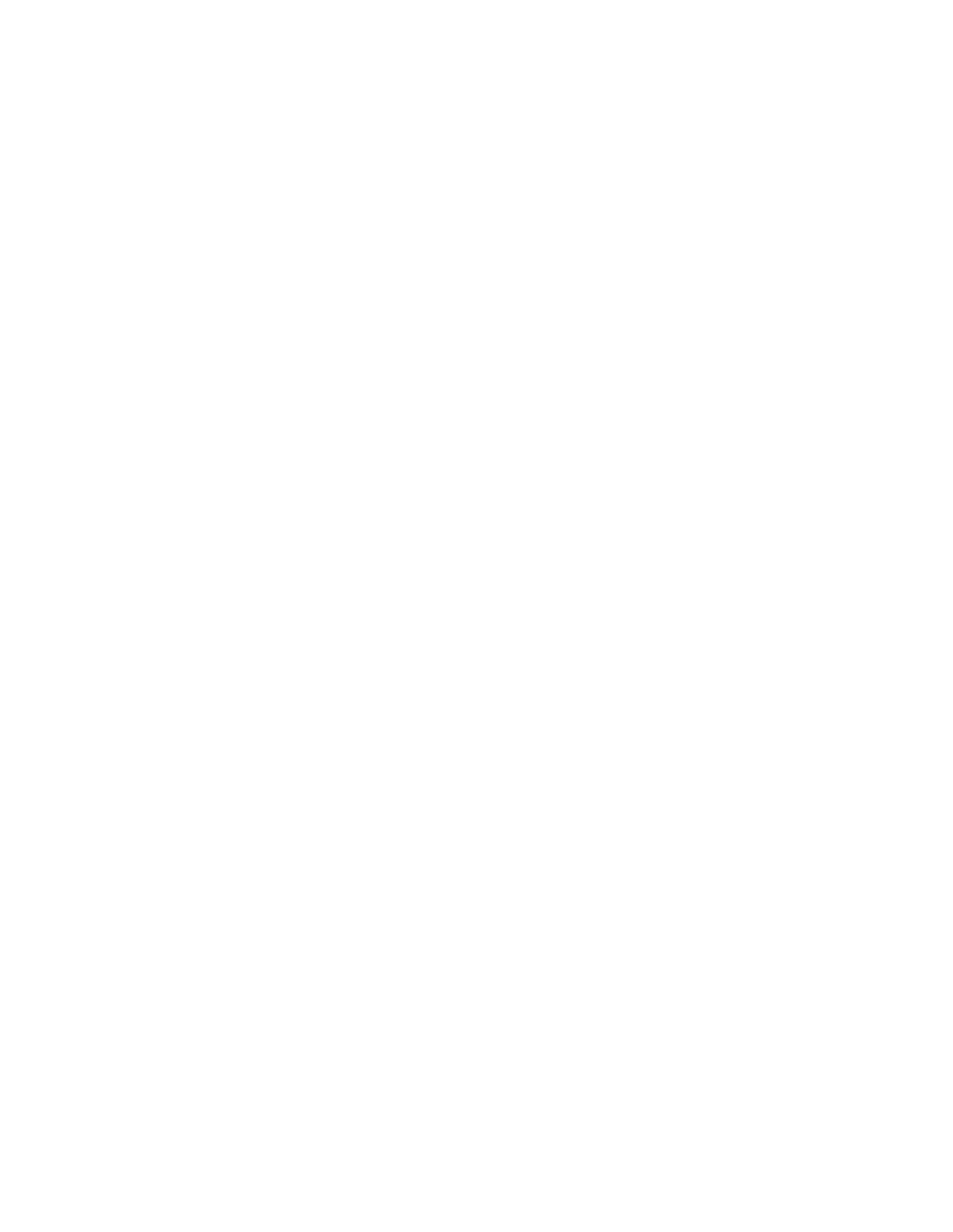### **Annex 2**

## **WEAPONS SURRENDERED BY THE AUCs**

## Verified by MAPP-OAS

| <b>TYPE OF ARMAMENTS</b>       | <b>QUANTITY</b> |
|--------------------------------|-----------------|
| <b>WEAPONS</b>                 |                 |
| <b>Rifles</b>                  | 2093            |
| Machine guns                   | 27              |
| Grenade launchers              | 78              |
| <b>Mortars</b>                 | 49              |
| Submachine guns                | 49              |
| Carbines                       | $\overline{32}$ |
| Shotguns                       | 41              |
| Rocket launchers               | 7               |
| Pistols                        | 180             |
| Revolvers                      | 152<br>ωē       |
| <b>Total weapons</b>           | 2708            |
| <b>EXPLOSIVES</b>              |                 |
| Grenades                       | 2407            |
| Antipersonnel mines            | 3               |
| <b>Mines</b>                   | $\overline{2}$  |
| Bars of dynamite               | 50              |
| <b>Bars of Sismofex</b>        | $\overline{c}$  |
| <b>Bars of Sismigel</b>        | 10              |
| Pentonite (pounds)             | 6               |
| <b>Total Explosives</b>        | 2480            |
| <b>AMMUNITION</b>              |                 |
| Ammunition                     | 484404          |
| <b>SERVICE MATERIAL</b>        |                 |
| Camouflage shirts              | 1329            |
| Camouflage pants               | 1255            |
| Combat gear                    | 864             |
| <b>Tactical vests</b>          | 2139            |
| <b>Total Material</b>          | 5587            |
| <b>COMMUNICATIONS MATERIAL</b> |                 |
| <b>Portable Radios</b>         | 526             |
| <b>Base Radios</b>             | 49              |
| <b>Total Comm. Material</b>    | 575             |
| <b>ACCESSORIES</b>             |                 |
| Magazines for long weapons     | 6235            |
| Magazines for short weapons    | 268             |
| Rifle cleaning rod tips        | 84              |
| Rifle cleaning rods            | 142             |
| Detonating cord (meters)       | 25              |
| Non-electrical detonators      | 114             |
| <b>Electrical detonators</b>   | 593             |
| Field glasses                  | 3               |
| Metal detector                 |                 |
| Mini laser designator          | 1               |
| Mita telescope                 | 3               |
| Silencers                      | $\overline{c}$  |
| <b>Total accessories</b>       | 7471            |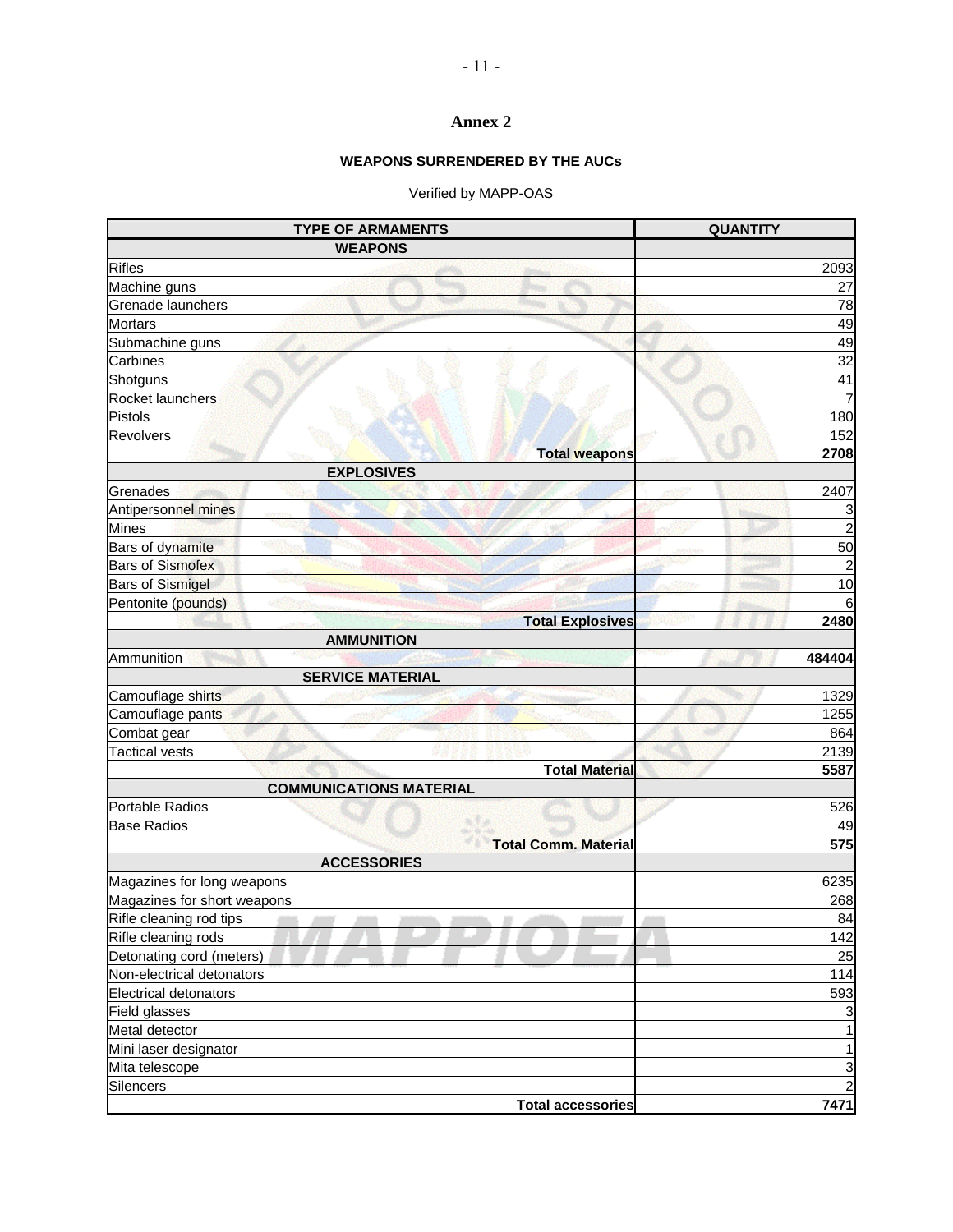| × |  |
|---|--|
|---|--|

| <b>OTHER PROPERTY SURRENDERED</b>    |  |
|--------------------------------------|--|
| 105 Farms                            |  |
| 58 buildings (incl. houses and lots) |  |
| 10 Boats                             |  |
| 45 Mules                             |  |
| 11 Vehicles                          |  |
|                                      |  |

**Notes**: The number of weapons surrendered is less than the number of paramilitaries who have been demobilized. However, the quality and quantity of weapons surrendered has been increasing since the process began. In the Catatumbo and Southern Magdalena demobilizations, camouflage was not counted but was incinerated in the presence of the Mission.



# MAPPIOEA